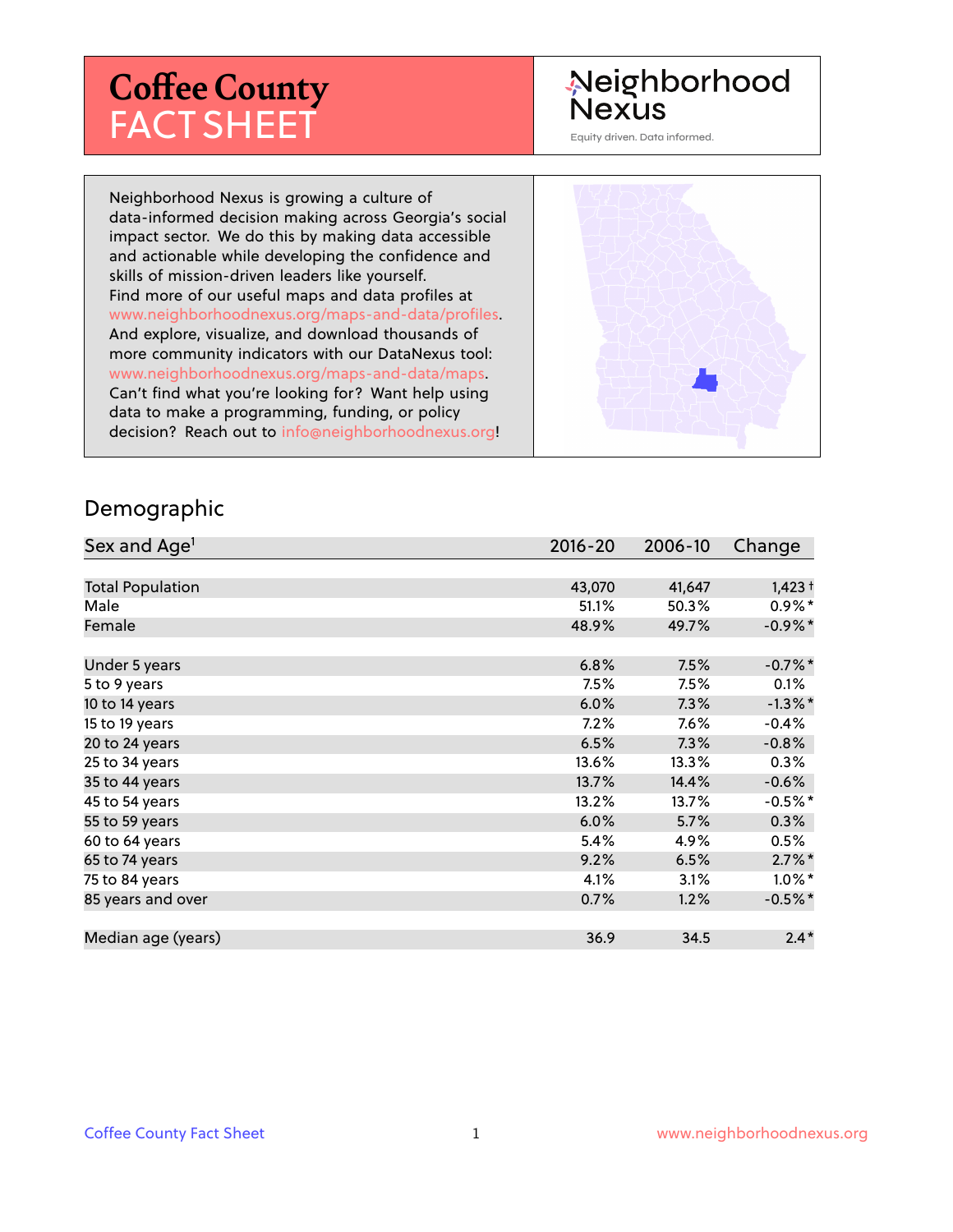### Demographic, continued...

| Race <sup>2</sup>                                   | $2016 - 20$ | 2006-10 | Change     |
|-----------------------------------------------------|-------------|---------|------------|
| <b>Total population</b>                             | 43,070      | 41,647  | $1,423+$   |
| One race                                            | 96.5%       | 99.6%   | $-3.1\%$ * |
| White                                               | 65.5%       | 65.6%   | $-0.1%$    |
| <b>Black or African American</b>                    | 28.6%       | 27.2%   | $1.5\%$ *  |
| American Indian and Alaska Native                   | 0.1%        | 0.4%    | $-0.3\%$ * |
| Asian                                               | 0.7%        | 0.0%    | $0.7%$ *   |
| Native Hawaiian and Other Pacific Islander          | 0.0%        | 0.2%    | $-0.2%$    |
| Some other race                                     | 1.5%        | 6.2%    | $-4.7%$ *  |
| Two or more races                                   | 3.5%        | 0.4%    | $3.1\%$ *  |
| Race alone or in combination with other race(s) $3$ | $2016 - 20$ | 2006-10 | Change     |
| Total population                                    | 43,070      | 41,647  | $1,423+$   |
| White                                               | 67.8%       | 66.0%   | 1.8%       |
| <b>Black or African American</b>                    | 30.3%       | 27.3%   | $3.0\%$ *  |
| American Indian and Alaska Native                   | 1.8%        | 0.5%    | $1.2\%$ *  |
| Asian                                               | 1.3%        | 0.1%    | $1.3\%$ *  |
| Native Hawaiian and Other Pacific Islander          | 0.0%        | 0.2%    | $-0.2%$    |
| Some other race                                     | 2.6%        | 6.3%    | $-3.6\%$ * |
| Hispanic or Latino and Race <sup>4</sup>            | $2016 - 20$ | 2006-10 | Change     |
| <b>Total population</b>                             | 43,070      | 41,647  | $1,423+$   |
| Hispanic or Latino (of any race)                    | 11.7%       | 9.9%    | $1.8\%$ †  |
| Not Hispanic or Latino                              | 88.3%       | 90.1%   | $-1.8%$ †  |
| White alone                                         | 57.8%       | 60.6%   | $-2.9\%$ * |
| Black or African American alone                     | 28.6%       | 27.0%   | $1.5\%$ *  |
| American Indian and Alaska Native alone             | 0.0%        | 0.4%    | $-0.3\%$ * |
| Asian alone                                         | 0.7%        | 0.0%    | $0.7\%$ *  |
| Native Hawaiian and Other Pacific Islander alone    | 0.0%        | 0.0%    | 0.0%       |
| Some other race alone                               | 0.0%        | 1.6%    | $-1.5%$ *  |
| Two or more races                                   | 1.2%        | 0.4%    | $0.7%$ *   |
| U.S. Citizenship Status <sup>5</sup>                | $2016 - 20$ | 2006-10 | Change     |
| Foreign-born population                             | 2,597       | 2,452   | 145        |
| Naturalized U.S. citizen                            | 33.8%       | 45.6%   | $-11.8%$   |
| Not a U.S. citizen                                  | 66.2%       | 54.4%   | 11.8%      |
|                                                     |             |         |            |
| Citizen, Voting Age Population <sup>6</sup>         | $2016 - 20$ | 2006-10 | Change     |
| Citizen, 18 and over population                     | 30,945      | 29,270  | $1,675*$   |
| Male                                                | 50.7%       | 49.8%   | 0.9%       |
| Female                                              | 49.3%       | 50.2%   | $-0.9\%$ * |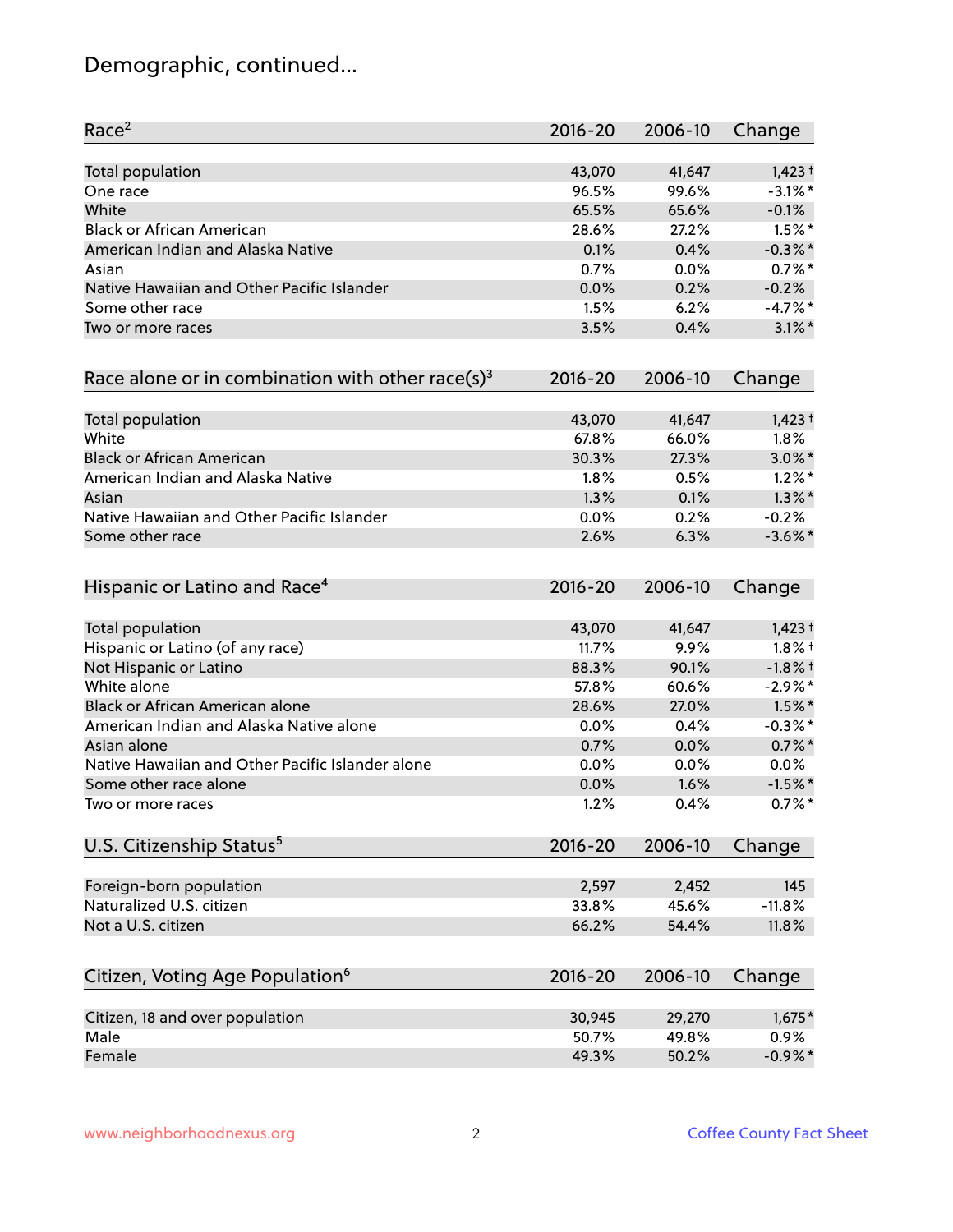#### Economic

| Income <sup>7</sup>                                 | $2016 - 20$ | 2006-10 | Change     |
|-----------------------------------------------------|-------------|---------|------------|
|                                                     |             |         |            |
| All households                                      | 14,832      | 14,539  | 293        |
| Less than \$10,000                                  | 11.5%       | 11.2%   | 0.3%       |
| \$10,000 to \$14,999                                | 7.1%        | 8.2%    | $-1.0%$    |
| \$15,000 to \$24,999                                | 13.6%       | 17.4%   | $-3.8\%$ * |
| \$25,000 to \$34,999                                | 9.9%        | 12.9%   | $-3.1\%$ * |
| \$35,000 to \$49,999                                | 15.9%       | 17.0%   | $-1.0%$    |
| \$50,000 to \$74,999                                | 18.2%       | 17.0%   | 1.2%       |
| \$75,000 to \$99,999                                | 9.2%        | 7.9%    | 1.3%       |
| \$100,000 to \$149,999                              | 9.6%        | 5.2%    | 4.4%*      |
| \$150,000 to \$199,999                              | 3.2%        | 2.3%    | 0.9%       |
| \$200,000 or more                                   | 1.8%        | 1.0%    | $0.8\%$ *  |
| Median household income (dollars)                   | 42,526      | 35,202  | 7,324*     |
| Mean household income (dollars)                     | 55,315      | 46,521  | 8,794*     |
| With earnings                                       | 71.5%       | 75.9%   | $-4.4\%$ * |
| Mean earnings (dollars)                             | 60,060      | 49,827  | 10,233*    |
| <b>With Social Security</b>                         | 35.0%       | 30.9%   | 4.0%*      |
| Mean Social Security income (dollars)               | 16,728      | 12,818  | $3,910*$   |
| With retirement income                              | 16.2%       | 11.2%   | $5.0\%$ *  |
| Mean retirement income (dollars)                    | 19,239      | 17,926  | $1,313*$   |
| With Supplemental Security Income                   | 7.6%        | 6.6%    | 1.0%       |
| Mean Supplemental Security Income (dollars)         | 9,019       | 7,553   | 1,466      |
| With cash public assistance income                  | 1.3%        | 1.7%    | $-0.4%$    |
| Mean cash public assistance income (dollars)        | 3,152       | 3,293   | $-141$     |
| With Food Stamp/SNAP benefits in the past 12 months | 16.3%       | 12.5%   | $3.8\%$ *  |
|                                                     |             |         |            |
| Families                                            | 10,103      | 10,676  | $-573$     |
| Less than \$10,000                                  | 8.8%        | 7.5%    | 1.3%       |
| \$10,000 to \$14,999                                | 3.3%        | 6.5%    | $-3.3\%$ * |
| \$15,000 to \$24,999                                | 9.0%        | 17.3%   | $-8.3\%$ * |
| \$25,000 to \$34,999                                | 9.6%        | 11.6%   | $-2.0%$    |
| \$35,000 to \$49,999                                | 17.2%       | 19.2%   | $-2.0%$    |
| \$50,000 to \$74,999                                | 21.2%       | 18.4%   | 2.7%       |
| \$75,000 to \$99,999                                | 11.4%       | 9.8%    | 1.5%       |
| \$100,000 to \$149,999                              | 12.6%       | 6.5%    | $6.2%$ *   |
| \$150,000 to \$199,999                              | 4.4%        | 2.2%    | $2.2\%$ *  |
| \$200,000 or more                                   | 2.6%        | 0.9%    | $1.6\%$ *  |
| Median family income (dollars)                      | 51,421      | 39,880  | $11,541*$  |
| Mean family income (dollars)                        | 66,377      | 50,533  | 15,843*    |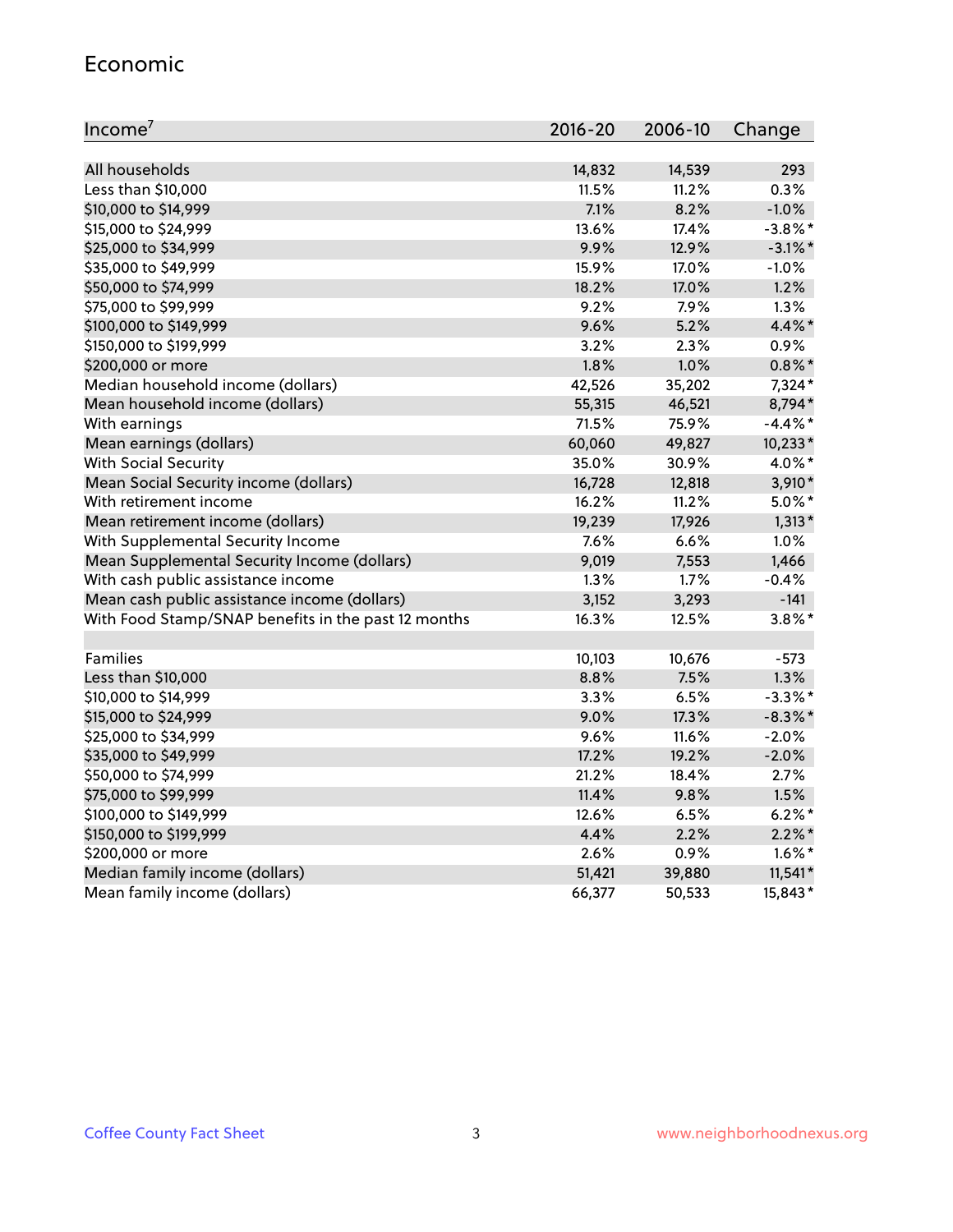#### Economic, continued...

| Nonfamily households<br>4,729<br>3,863<br>866*<br>Median nonfamily income (dollars)<br>21,255<br>21,683<br>$-428$<br>Mean nonfamily income (dollars)<br>29,873<br>33,160<br>$-3,287$<br>Median earnings for workers (dollars)<br>$3,544*$<br>27,786<br>24,242<br>Median earnings for male full-time, year-round workers<br>37,772<br>33,590<br>4,182*<br>(dollars)<br>$6,156*$<br>Median earnings for female full-time, year-round workers<br>32,285<br>26,129<br>(dollars)<br>Per capita income (dollars)<br>20,659<br>16,664<br>3,995*<br>Families and People Below Poverty Level <sup>9</sup><br>2016-20<br>2006-10<br>Change<br><b>All families</b><br>17.5%<br>18.3%<br>$-0.9%$<br>With related children under 18 years<br>27.2%<br>25.9%<br>1.3%<br>With related children under 5 years only<br>7.5%<br>$-11.4%$<br>18.9%<br>Married couple families<br>7.9%<br>$-1.8%$<br>9.8%<br>With related children under 18 years<br>10.2%<br>11.6%<br>$-1.4%$<br>With related children under 5 years only<br>1.3%<br>3.0%<br>1.7%<br>Families with female householder, no husband present<br>7.0%<br>46.8%<br>39.8%<br>With related children under 18 years<br>58.7%<br>49.2%<br>9.4%<br>With related children under 5 years only<br>19.7%<br>42.3%<br>$-22.6%$<br>$-0.9%$<br>All people<br>20.4%<br>21.3%<br>Under 18 years<br>0.0%<br>29.6%<br>29.6%<br>Related children under 18 years<br>29.5%<br>0.0%<br>29.4%<br>Related children under 5 years<br>$-6.9%$<br>25.2%<br>32.1%<br>Related children 5 to 17 years<br>2.7%<br>31.0%<br>28.3%<br>18 years and over<br>17.2%<br>18.2%<br>$-1.0%$<br>18 to 64 years<br>17.4%<br>18.1%<br>$-0.8%$<br>65 years and over<br>16.4%<br>18.4%<br>$-2.0%$<br>People in families<br>17.8%<br>19.7%<br>$-1.9%$<br>Unrelated individuals 15 years and over<br>34.2%<br>32.1%<br>2.1%<br>Non-Hispanic white people<br>16.5%<br>14.2%<br>2.3% | Income, continued <sup>8</sup>   | $2016 - 20$ | 2006-10 | Change  |
|-------------------------------------------------------------------------------------------------------------------------------------------------------------------------------------------------------------------------------------------------------------------------------------------------------------------------------------------------------------------------------------------------------------------------------------------------------------------------------------------------------------------------------------------------------------------------------------------------------------------------------------------------------------------------------------------------------------------------------------------------------------------------------------------------------------------------------------------------------------------------------------------------------------------------------------------------------------------------------------------------------------------------------------------------------------------------------------------------------------------------------------------------------------------------------------------------------------------------------------------------------------------------------------------------------------------------------------------------------------------------------------------------------------------------------------------------------------------------------------------------------------------------------------------------------------------------------------------------------------------------------------------------------------------------------------------------------------------------------------------------------------------------------------------------------------------------------------------------------------------------------|----------------------------------|-------------|---------|---------|
|                                                                                                                                                                                                                                                                                                                                                                                                                                                                                                                                                                                                                                                                                                                                                                                                                                                                                                                                                                                                                                                                                                                                                                                                                                                                                                                                                                                                                                                                                                                                                                                                                                                                                                                                                                                                                                                                               |                                  |             |         |         |
|                                                                                                                                                                                                                                                                                                                                                                                                                                                                                                                                                                                                                                                                                                                                                                                                                                                                                                                                                                                                                                                                                                                                                                                                                                                                                                                                                                                                                                                                                                                                                                                                                                                                                                                                                                                                                                                                               |                                  |             |         |         |
|                                                                                                                                                                                                                                                                                                                                                                                                                                                                                                                                                                                                                                                                                                                                                                                                                                                                                                                                                                                                                                                                                                                                                                                                                                                                                                                                                                                                                                                                                                                                                                                                                                                                                                                                                                                                                                                                               |                                  |             |         |         |
|                                                                                                                                                                                                                                                                                                                                                                                                                                                                                                                                                                                                                                                                                                                                                                                                                                                                                                                                                                                                                                                                                                                                                                                                                                                                                                                                                                                                                                                                                                                                                                                                                                                                                                                                                                                                                                                                               |                                  |             |         |         |
|                                                                                                                                                                                                                                                                                                                                                                                                                                                                                                                                                                                                                                                                                                                                                                                                                                                                                                                                                                                                                                                                                                                                                                                                                                                                                                                                                                                                                                                                                                                                                                                                                                                                                                                                                                                                                                                                               |                                  |             |         |         |
|                                                                                                                                                                                                                                                                                                                                                                                                                                                                                                                                                                                                                                                                                                                                                                                                                                                                                                                                                                                                                                                                                                                                                                                                                                                                                                                                                                                                                                                                                                                                                                                                                                                                                                                                                                                                                                                                               |                                  |             |         |         |
|                                                                                                                                                                                                                                                                                                                                                                                                                                                                                                                                                                                                                                                                                                                                                                                                                                                                                                                                                                                                                                                                                                                                                                                                                                                                                                                                                                                                                                                                                                                                                                                                                                                                                                                                                                                                                                                                               |                                  |             |         |         |
|                                                                                                                                                                                                                                                                                                                                                                                                                                                                                                                                                                                                                                                                                                                                                                                                                                                                                                                                                                                                                                                                                                                                                                                                                                                                                                                                                                                                                                                                                                                                                                                                                                                                                                                                                                                                                                                                               |                                  |             |         |         |
|                                                                                                                                                                                                                                                                                                                                                                                                                                                                                                                                                                                                                                                                                                                                                                                                                                                                                                                                                                                                                                                                                                                                                                                                                                                                                                                                                                                                                                                                                                                                                                                                                                                                                                                                                                                                                                                                               |                                  |             |         |         |
|                                                                                                                                                                                                                                                                                                                                                                                                                                                                                                                                                                                                                                                                                                                                                                                                                                                                                                                                                                                                                                                                                                                                                                                                                                                                                                                                                                                                                                                                                                                                                                                                                                                                                                                                                                                                                                                                               |                                  |             |         |         |
|                                                                                                                                                                                                                                                                                                                                                                                                                                                                                                                                                                                                                                                                                                                                                                                                                                                                                                                                                                                                                                                                                                                                                                                                                                                                                                                                                                                                                                                                                                                                                                                                                                                                                                                                                                                                                                                                               |                                  |             |         |         |
|                                                                                                                                                                                                                                                                                                                                                                                                                                                                                                                                                                                                                                                                                                                                                                                                                                                                                                                                                                                                                                                                                                                                                                                                                                                                                                                                                                                                                                                                                                                                                                                                                                                                                                                                                                                                                                                                               |                                  |             |         |         |
|                                                                                                                                                                                                                                                                                                                                                                                                                                                                                                                                                                                                                                                                                                                                                                                                                                                                                                                                                                                                                                                                                                                                                                                                                                                                                                                                                                                                                                                                                                                                                                                                                                                                                                                                                                                                                                                                               |                                  |             |         |         |
|                                                                                                                                                                                                                                                                                                                                                                                                                                                                                                                                                                                                                                                                                                                                                                                                                                                                                                                                                                                                                                                                                                                                                                                                                                                                                                                                                                                                                                                                                                                                                                                                                                                                                                                                                                                                                                                                               |                                  |             |         |         |
|                                                                                                                                                                                                                                                                                                                                                                                                                                                                                                                                                                                                                                                                                                                                                                                                                                                                                                                                                                                                                                                                                                                                                                                                                                                                                                                                                                                                                                                                                                                                                                                                                                                                                                                                                                                                                                                                               |                                  |             |         |         |
|                                                                                                                                                                                                                                                                                                                                                                                                                                                                                                                                                                                                                                                                                                                                                                                                                                                                                                                                                                                                                                                                                                                                                                                                                                                                                                                                                                                                                                                                                                                                                                                                                                                                                                                                                                                                                                                                               |                                  |             |         |         |
|                                                                                                                                                                                                                                                                                                                                                                                                                                                                                                                                                                                                                                                                                                                                                                                                                                                                                                                                                                                                                                                                                                                                                                                                                                                                                                                                                                                                                                                                                                                                                                                                                                                                                                                                                                                                                                                                               |                                  |             |         |         |
|                                                                                                                                                                                                                                                                                                                                                                                                                                                                                                                                                                                                                                                                                                                                                                                                                                                                                                                                                                                                                                                                                                                                                                                                                                                                                                                                                                                                                                                                                                                                                                                                                                                                                                                                                                                                                                                                               |                                  |             |         |         |
|                                                                                                                                                                                                                                                                                                                                                                                                                                                                                                                                                                                                                                                                                                                                                                                                                                                                                                                                                                                                                                                                                                                                                                                                                                                                                                                                                                                                                                                                                                                                                                                                                                                                                                                                                                                                                                                                               |                                  |             |         |         |
|                                                                                                                                                                                                                                                                                                                                                                                                                                                                                                                                                                                                                                                                                                                                                                                                                                                                                                                                                                                                                                                                                                                                                                                                                                                                                                                                                                                                                                                                                                                                                                                                                                                                                                                                                                                                                                                                               |                                  |             |         |         |
|                                                                                                                                                                                                                                                                                                                                                                                                                                                                                                                                                                                                                                                                                                                                                                                                                                                                                                                                                                                                                                                                                                                                                                                                                                                                                                                                                                                                                                                                                                                                                                                                                                                                                                                                                                                                                                                                               |                                  |             |         |         |
|                                                                                                                                                                                                                                                                                                                                                                                                                                                                                                                                                                                                                                                                                                                                                                                                                                                                                                                                                                                                                                                                                                                                                                                                                                                                                                                                                                                                                                                                                                                                                                                                                                                                                                                                                                                                                                                                               |                                  |             |         |         |
|                                                                                                                                                                                                                                                                                                                                                                                                                                                                                                                                                                                                                                                                                                                                                                                                                                                                                                                                                                                                                                                                                                                                                                                                                                                                                                                                                                                                                                                                                                                                                                                                                                                                                                                                                                                                                                                                               |                                  |             |         |         |
|                                                                                                                                                                                                                                                                                                                                                                                                                                                                                                                                                                                                                                                                                                                                                                                                                                                                                                                                                                                                                                                                                                                                                                                                                                                                                                                                                                                                                                                                                                                                                                                                                                                                                                                                                                                                                                                                               |                                  |             |         |         |
|                                                                                                                                                                                                                                                                                                                                                                                                                                                                                                                                                                                                                                                                                                                                                                                                                                                                                                                                                                                                                                                                                                                                                                                                                                                                                                                                                                                                                                                                                                                                                                                                                                                                                                                                                                                                                                                                               |                                  |             |         |         |
|                                                                                                                                                                                                                                                                                                                                                                                                                                                                                                                                                                                                                                                                                                                                                                                                                                                                                                                                                                                                                                                                                                                                                                                                                                                                                                                                                                                                                                                                                                                                                                                                                                                                                                                                                                                                                                                                               |                                  |             |         |         |
|                                                                                                                                                                                                                                                                                                                                                                                                                                                                                                                                                                                                                                                                                                                                                                                                                                                                                                                                                                                                                                                                                                                                                                                                                                                                                                                                                                                                                                                                                                                                                                                                                                                                                                                                                                                                                                                                               |                                  |             |         |         |
|                                                                                                                                                                                                                                                                                                                                                                                                                                                                                                                                                                                                                                                                                                                                                                                                                                                                                                                                                                                                                                                                                                                                                                                                                                                                                                                                                                                                                                                                                                                                                                                                                                                                                                                                                                                                                                                                               |                                  |             |         |         |
|                                                                                                                                                                                                                                                                                                                                                                                                                                                                                                                                                                                                                                                                                                                                                                                                                                                                                                                                                                                                                                                                                                                                                                                                                                                                                                                                                                                                                                                                                                                                                                                                                                                                                                                                                                                                                                                                               |                                  |             |         |         |
|                                                                                                                                                                                                                                                                                                                                                                                                                                                                                                                                                                                                                                                                                                                                                                                                                                                                                                                                                                                                                                                                                                                                                                                                                                                                                                                                                                                                                                                                                                                                                                                                                                                                                                                                                                                                                                                                               |                                  |             |         |         |
|                                                                                                                                                                                                                                                                                                                                                                                                                                                                                                                                                                                                                                                                                                                                                                                                                                                                                                                                                                                                                                                                                                                                                                                                                                                                                                                                                                                                                                                                                                                                                                                                                                                                                                                                                                                                                                                                               |                                  |             |         |         |
|                                                                                                                                                                                                                                                                                                                                                                                                                                                                                                                                                                                                                                                                                                                                                                                                                                                                                                                                                                                                                                                                                                                                                                                                                                                                                                                                                                                                                                                                                                                                                                                                                                                                                                                                                                                                                                                                               |                                  |             |         |         |
|                                                                                                                                                                                                                                                                                                                                                                                                                                                                                                                                                                                                                                                                                                                                                                                                                                                                                                                                                                                                                                                                                                                                                                                                                                                                                                                                                                                                                                                                                                                                                                                                                                                                                                                                                                                                                                                                               |                                  |             |         |         |
|                                                                                                                                                                                                                                                                                                                                                                                                                                                                                                                                                                                                                                                                                                                                                                                                                                                                                                                                                                                                                                                                                                                                                                                                                                                                                                                                                                                                                                                                                                                                                                                                                                                                                                                                                                                                                                                                               | Black or African-American people | 23.6%       | 30.9%   | $-7.3%$ |
| Asian people<br>5.9%<br>$(X)$ <sup>+</sup><br>(X)                                                                                                                                                                                                                                                                                                                                                                                                                                                                                                                                                                                                                                                                                                                                                                                                                                                                                                                                                                                                                                                                                                                                                                                                                                                                                                                                                                                                                                                                                                                                                                                                                                                                                                                                                                                                                             |                                  |             |         |         |
| Hispanic or Latino people<br>31.7%<br>40.7%<br>$-9.1%$                                                                                                                                                                                                                                                                                                                                                                                                                                                                                                                                                                                                                                                                                                                                                                                                                                                                                                                                                                                                                                                                                                                                                                                                                                                                                                                                                                                                                                                                                                                                                                                                                                                                                                                                                                                                                        |                                  |             |         |         |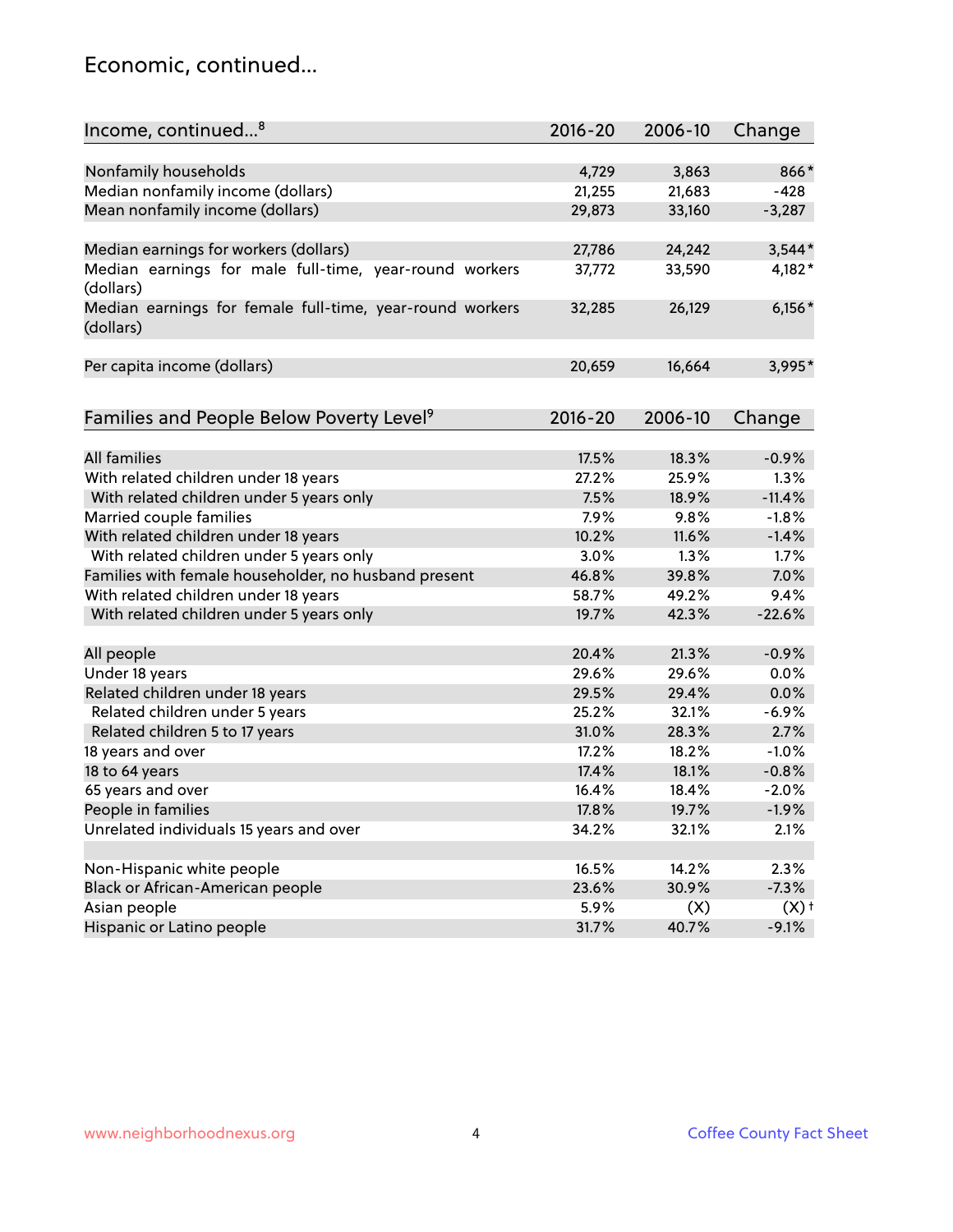### Employment

| Employment Status <sup>10</sup>                                                               | 2010        | 2020    | Change    |
|-----------------------------------------------------------------------------------------------|-------------|---------|-----------|
| In Labor Force                                                                                | 18,938      | 17,202  | 17,202    |
| <b>Unemployment Rate</b>                                                                      | 5.8%        | 15.8%   | $-10.0%$  |
| Industry <sup>11</sup>                                                                        | $2016 - 20$ | 2006-10 | Change    |
|                                                                                               |             |         |           |
| Civilian employed population 16 years and over                                                | 17,636      | 16,402  | $1,234*$  |
| Agriculture, forestry, fishing and hunting, and mining                                        | 5.1%        | 4.8%    | 0.4%      |
| Construction                                                                                  | 6.3%        | 7.7%    | $-1.5%$   |
| Manufacturing                                                                                 | 17.6%       | 15.8%   | 1.8%      |
| Wholesale trade                                                                               | 2.2%        | 3.4%    | $-1.2%$   |
| Retail trade                                                                                  | 11.6%       | 12.8%   | $-1.2%$   |
| Transportation and warehousing, and utilities                                                 | 9.6%        | 7.8%    | 1.8%      |
| Information                                                                                   | 0.5%        | 0.8%    | $-0.4%$   |
| Finance and insurance, and real estate and rental and leasing                                 | 3.1%        | 4.0%    | $-0.9%$   |
| Professional, scientific, and management, and administrative<br>and waste management services | 5.2%        | 3.5%    | $1.6\%$ * |
| Educational services, and health care and social assistance                                   | 20.8%       | 19.9%   | 0.9%      |
| Arts, entertainment, and recreation, and accommodation and<br>food services                   | 10.1%       | 7.7%    | 2.5%      |
| Other services, except public administration                                                  | 3.7%        | 4.7%    | $-0.9%$   |
| <b>Public administration</b>                                                                  | 4.2%        | 7.1%    | $-2.9%$ * |
| Occupation <sup>12</sup>                                                                      | $2016 - 20$ | 2006-10 | Change    |
|                                                                                               |             |         |           |
| Civilian employed population 16 years and over                                                | 17,636      | 16,402  | $1,234*$  |
| Management, business, science, and arts occupations                                           | 27.5%       | 22.6%   | 4.8%*     |
| Service occupations                                                                           | 16.2%       | 18.5%   | $-2.3%$   |
| Sales and office occupations                                                                  | 22.3%       | 23.9%   | $-1.6%$   |
| Natural<br>resources,<br>construction,<br>and<br>maintenance<br>occupations                   | 12.9%       | 13.0%   | $-0.1%$   |
| Production, transportation, and material moving occupations                                   | 21.2%       | 21.9%   | $-0.7%$   |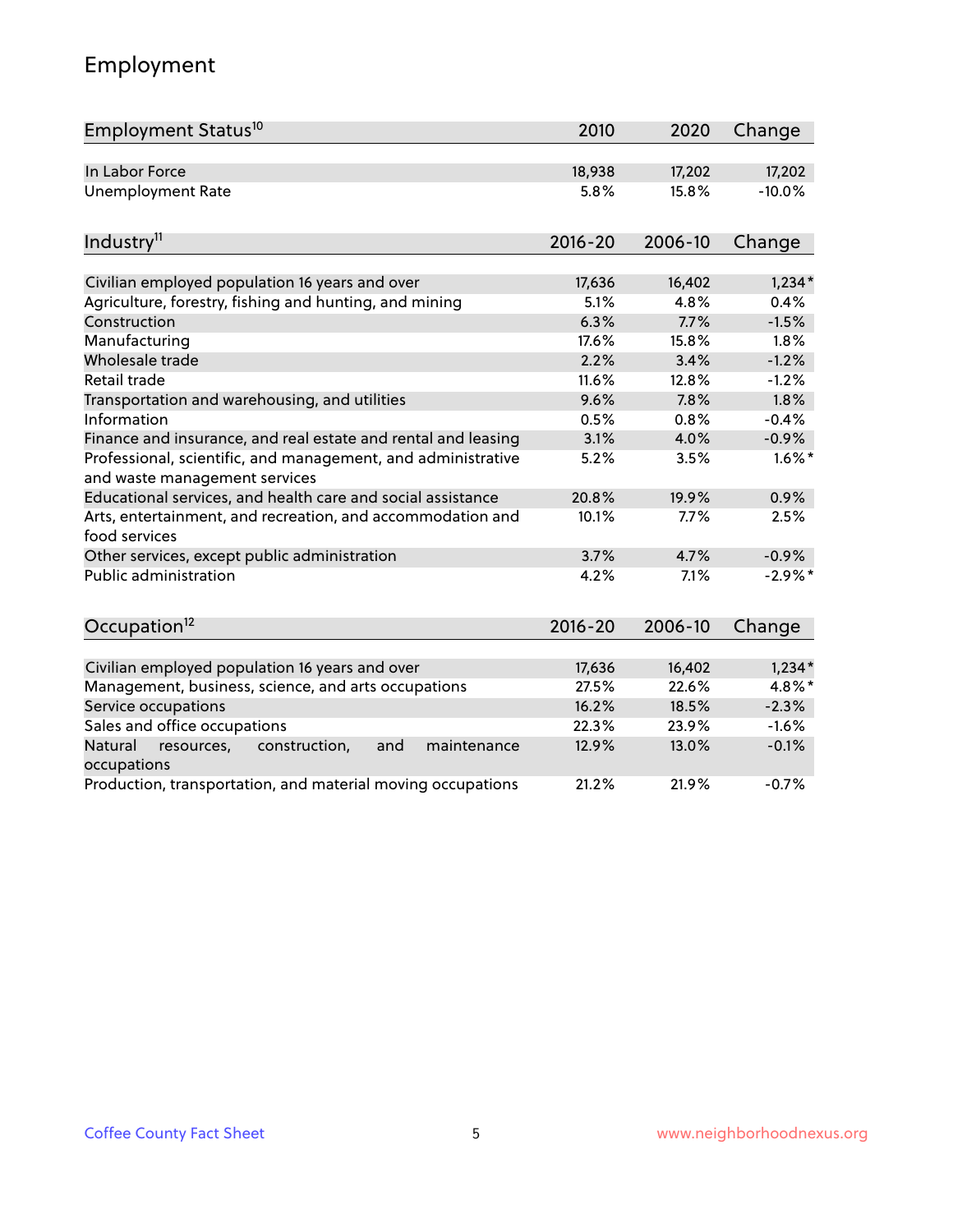### Employment, continued...

| Class of Worker <sup>13</sup>                          | $2016 - 20$ | 2006-10 | Change     |
|--------------------------------------------------------|-------------|---------|------------|
| Civilian employed population 16 years and over         | 17,636      | 16,402  | $1,234*$   |
| Private wage and salary workers                        | 80.1%       | 72.7%   | $7.4\%$ *  |
| Government workers                                     | 13.2%       | 20.2%   | $-7.0\%$ * |
| Self-employed in own not incorporated business workers | 6.0%        | 6.8%    | $-0.8%$    |
| <b>Unpaid family workers</b>                           | 0.7%        | 0.3%    | 0.4%       |
| Job Flows <sup>14</sup>                                | 2019        | 2010    | Change     |
|                                                        |             |         |            |
| Total Jobs in county                                   | 17,694      | 14,341  | 3,353      |
| Held by residents of county                            | 51.5%       | 51.9%   | $-0.4%$    |
| Held by non-residents of county                        | 48.5%       | 48.1%   | 0.4%       |
| Jobs by Industry Sector <sup>15</sup>                  | 2019        | 2010    | Change     |
| Total Jobs in county                                   | 17,694      | 14,341  | 3,353      |
| <b>Goods Producing sectors</b>                         | 30.1%       | 23.3%   | 6.8%       |
| Trade, Transportation, and Utilities sectors           | 22.8%       | 24.7%   | $-1.9%$    |
| All Other Services sectors                             | 47.1%       | 52.0%   | $-4.9%$    |
|                                                        |             |         |            |
| Total Jobs in county held by county residents          | 9,108       | 7,446   | 1,662      |
| <b>Goods Producing sectors</b>                         | 35.3%       | 24.8%   | 10.5%      |
| Trade, Transportation, and Utilities sectors           | 16.4%       | 17.2%   | $-0.8%$    |
| All Other Services sectors                             | 48.3%       | 58.0%   | $-9.6%$    |
| Jobs by Earnings <sup>16</sup>                         | 2019        | 2010    | Change     |
| Total Jobs in county                                   | 17,694      | 14,341  | 3,353      |
| Jobs with earnings \$1250/month or less                | 23.8%       | 27.8%   | $-4.1%$    |
| Jobs with earnings \$1251/month to \$3333/month        | 47.1%       | 52.2%   | $-5.1%$    |
|                                                        | 29.2%       | 20.0%   | 9.2%       |
| Jobs with earnings greater than \$3333/month           |             |         |            |
| Total Jobs in county held by county residents          | 9,108       | 7,446   | 1,662      |
| Jobs with earnings \$1250/month or less                | 23.5%       | 28.4%   | $-4.9%$    |
| Jobs with earnings \$1251/month to \$3333/month        | 45.8%       | 50.0%   | $-4.2\%$   |
| Jobs with earnings greater than \$3333/month           | 30.7%       | 21.6%   | 9.1%       |
| Jobs by Age of Worker <sup>17</sup>                    | 2019        | 2010    | Change     |
|                                                        |             |         |            |
| Total Jobs in county                                   | 17,694      | 14,341  | 3,353      |
| Jobs with workers age 29 or younger                    | 24.5%       | 23.2%   | 1.3%       |
| Jobs with workers age 30 to 54                         | 54.9%       | 58.8%   | $-3.9%$    |
| Jobs with workers age 55 or older                      | 20.6%       | 18.0%   | 2.6%       |
| Total Jobs in county held by county residents          | 9,108       | 7,446   | 1,662      |
| Jobs with workers age 29 or younger                    | 23.4%       | 21.6%   | 1.8%       |
| Jobs with workers age 30 to 54                         | 54.7%       | 59.7%   | $-5.0%$    |
| Jobs with workers age 55 or older                      | 22.0%       | 18.7%   | 3.2%       |
|                                                        |             |         |            |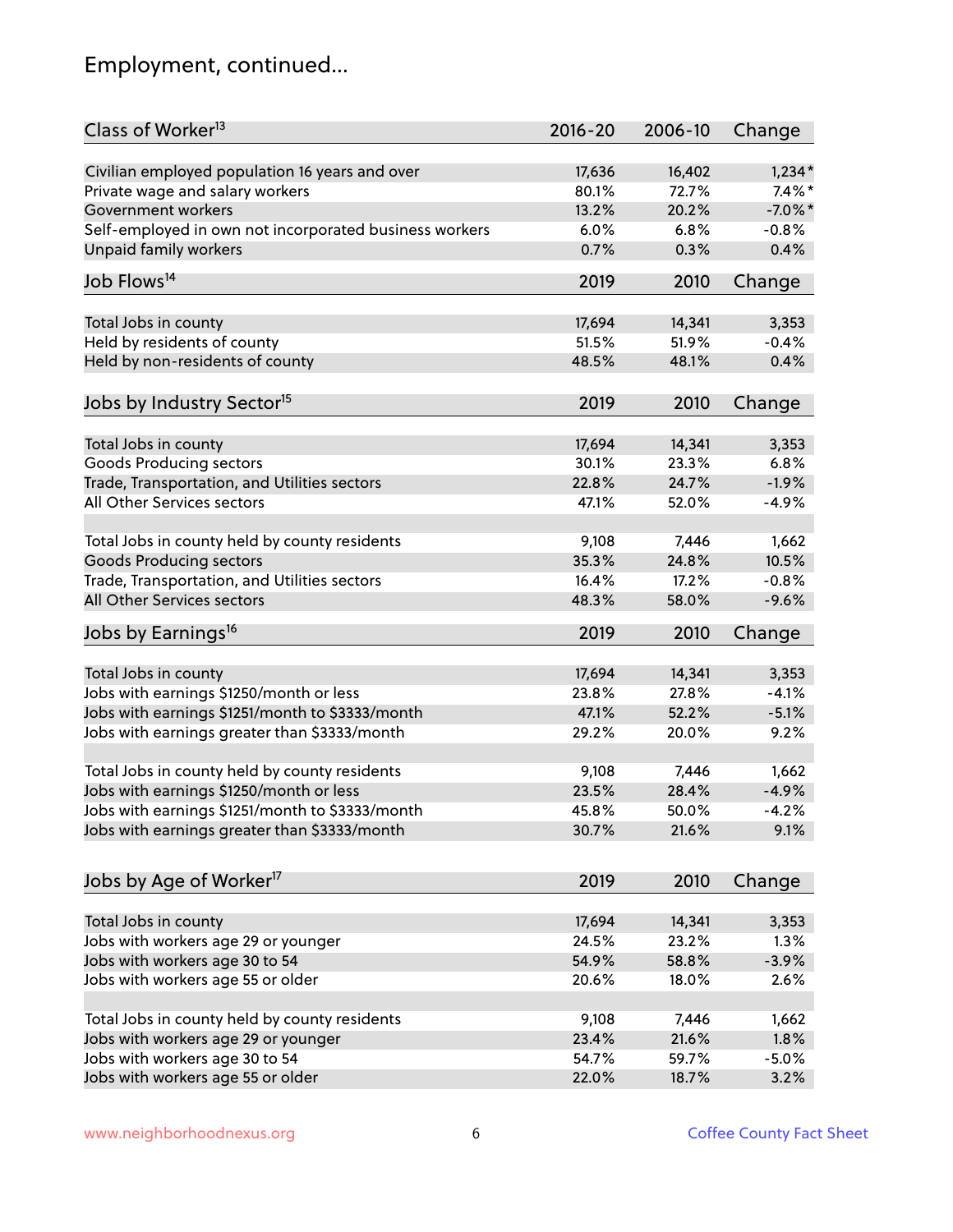#### Education

| Early Learning <sup>18</sup>                        |             |         | 2022    |
|-----------------------------------------------------|-------------|---------|---------|
| Licensed Capacity of Early Learning Centers         |             |         | 868     |
| Licenced capacity per 1,000 children ages 0-4       |             |         | 298.5   |
|                                                     |             |         |         |
| School Enrollment <sup>19</sup>                     | 2022        | 2010    | Change  |
| <b>Enrolled in Public School</b>                    | 7,569       | 7,818   | $-249$  |
| White                                               | 44.9%       | 51.4%   | $-6.5%$ |
| <b>Black or African-American</b>                    | 29.4%       | 30.1%   | $-0.7%$ |
| Asian                                               | 0.6%        | 0.7%    | $-0.1%$ |
| Native American                                     | 0.2%        | 0.0%    | 0.2%    |
| Pacific Islander                                    | 0.0%        | 0.0%    | 0.0%    |
| <b>Biracial or Multi-Racial</b>                     | 3.8%        | 2.3%    | 1.4%    |
| Hispanic or Latino                                  | 21.2%       | 14.7%   | 6.5%    |
| Georgia Milestones: 3rd Grade Reading <sup>20</sup> |             |         | 2019    |
|                                                     |             |         |         |
| Number of Students Tested                           |             |         | 572     |
| Proficient or Distinguished                         |             |         | 38.5%   |
| Georgia Milestones: 8th Grade Math <sup>21</sup>    |             |         | 2019    |
| Number of Students Tested                           |             |         | 496     |
| Proficient or Distinguished                         |             |         | 41.7%   |
|                                                     |             |         |         |
| Graduation Rates <sup>22</sup>                      | 2021        | 2012    | Change  |
|                                                     |             |         |         |
| Cohort                                              | 476         | 493     | $-17$   |
| <b>High School Graduation Rate</b>                  | 88.7%       | 71.2%   | 17.5%   |
| Educational Attainment <sup>23</sup>                | $2016 - 20$ | 2006-10 | Change  |
|                                                     |             |         |         |
| Population 25 years and over                        | 28,396      | 26,161  | 2,235*  |
| Less than 9th grade                                 | 8.7%        | 9.1%    | $-0.4%$ |
| 9th to 12th grade, no diploma                       | 16.5%       | 17.0%   | $-0.5%$ |
| High school graduate (includes equivalency)         | 37.6%       | 37.7%   | $-0.1%$ |
| Some college, no degree                             | 18.8%       | 17.6%   | 1.2%    |
| Associate's degree                                  | 6.2%        | 7.6%    | $-1.4%$ |
| Bachelor's degree                                   | 7.6%        | 6.5%    | 1.1%    |
| Graduate or professional degree                     | 4.6%        | 4.6%    | $-0.0%$ |
| Percent high school graduate or higher              | 74.8%       | 73.9%   | 0.9%    |
| Percent bachelor's degree or higher                 | 12.2%       | 11.0%   | 1.1%    |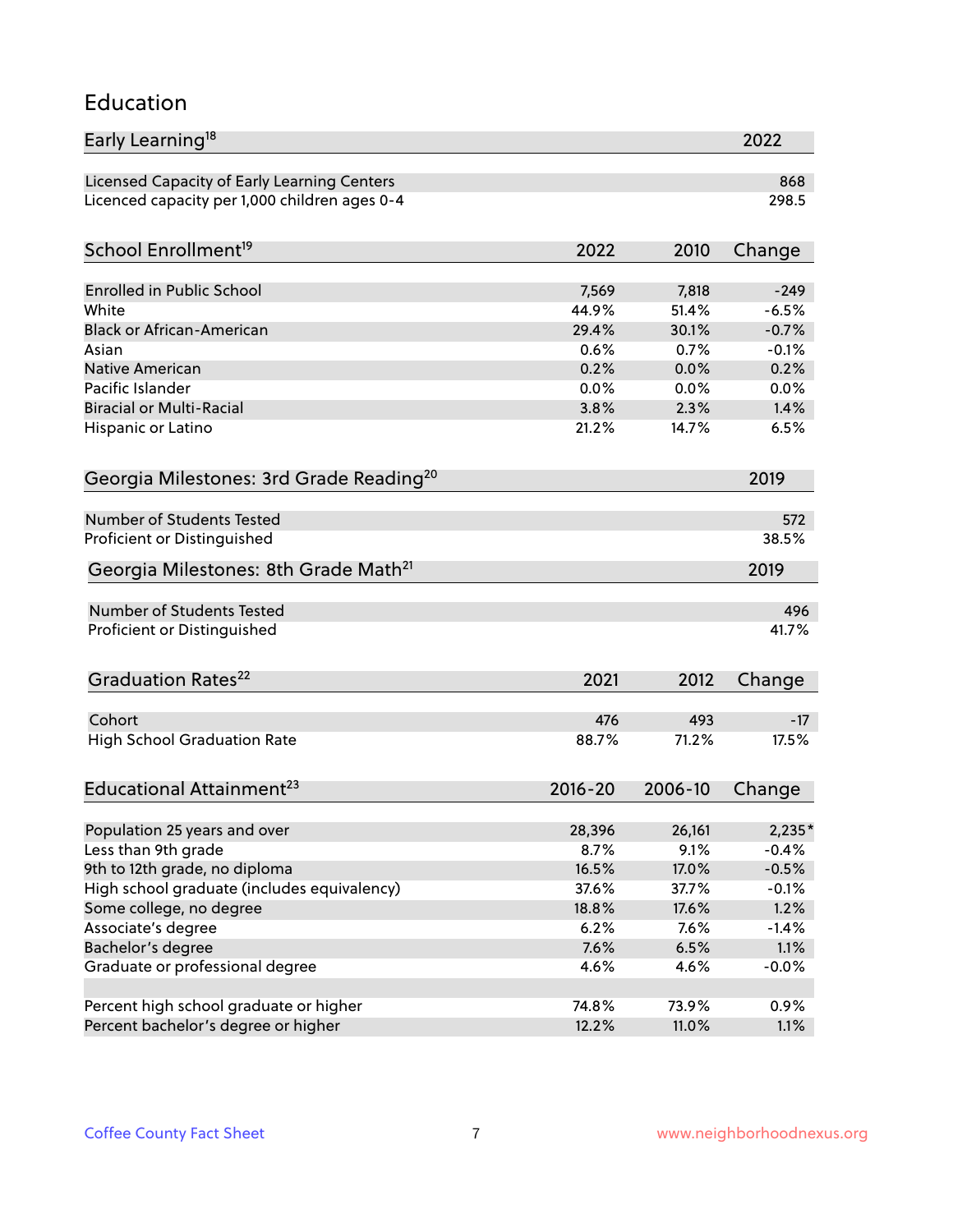#### Housing

| Households by Type <sup>24</sup>                     | 2016-20     | 2006-10 | Change     |
|------------------------------------------------------|-------------|---------|------------|
|                                                      |             |         |            |
| <b>Total households</b>                              | 14,832      | 14,539  | 293        |
| Family households (families)                         | 68.1%       | 73.4%   | $-5.3\%$ * |
| With own children under 18 years                     | 28.3%       | 33.5%   | $-5.2\%$ * |
| Married-couple family                                | 46.9%       | 49.6%   | $-2.7%$    |
| With own children of the householder under 18 years  | 18.1%       | 21.6%   | $-3.5%$ *  |
| Male householder, no wife present, family            | 6.5%        | 7.1%    | $-0.6%$    |
| With own children of the householder under 18 years  | 2.4%        | 3.3%    | $-0.9%$    |
| Female householder, no husband present, family       | 14.8%       | 16.8%   | $-2.0%$    |
| With own children of the householder under 18 years  | 7.8%        | 8.6%    | $-0.8%$    |
| Nonfamily households                                 | 31.9%       | 26.6%   | $5.3\%$ *  |
| Householder living alone                             | 28.1%       | 23.5%   | 4.6%*      |
| 65 years and over                                    | 12.1%       | 8.2%    | $3.9\%$ *  |
|                                                      |             |         |            |
| Households with one or more people under 18 years    | 34.1%       | 39.1%   | $-5.0\%$ * |
| Households with one or more people 65 years and over | 28.9%       | 23.0%   | $5.9\%$ *  |
| Average household size                               | 2.67        | 2.69    | $-0.02$    |
| Average family size                                  | 3.29        | 3.16    | 0.13       |
|                                                      |             |         |            |
| Housing Occupancy <sup>25</sup>                      | $2016 - 20$ | 2006-10 | Change     |
|                                                      |             |         |            |
| Total housing units                                  | 17,351      | 16,996  | 355*       |
| Occupied housing units                               | 85.5%       | 85.5%   | $-0.1%$    |
| Vacant housing units                                 | 14.5%       | 14.5%   | 0.1%       |
| Homeowner vacancy rate                               | 1.0         | 2.1     | $-1.0$     |
| Rental vacancy rate                                  | 2.9         | 12.0    | $-9.1*$    |
|                                                      |             |         |            |
| Units in Structure <sup>26</sup>                     | $2016 - 20$ | 2006-10 | Change     |
| Total housing units                                  | 17,351      | 16,996  | 355*       |
| 1-unit, detached                                     | 57.8%       | 56.9%   | 0.9%       |
| 1-unit, attached                                     | 0.7%        | 0.8%    | $-0.2%$    |
| 2 units                                              | 2.3%        | 1.8%    | 0.4%       |
| 3 or 4 units                                         | 2.2%        | 3.2%    | $-1.0%$    |
| 5 to 9 units                                         | 1.4%        | 1.1%    | 0.4%       |
| 10 to 19 units                                       | 0.5%        | 0.9%    | $-0.3%$    |
| 20 or more units                                     | 1.5%        | 0.7%    | 0.8%       |
| Mobile home                                          | 33.1%       | 34.4%   | $-1.3%$    |
| Boat, RV, van, etc.                                  | 0.5%        | 0.1%    | $0.4\%$ *  |
|                                                      |             |         |            |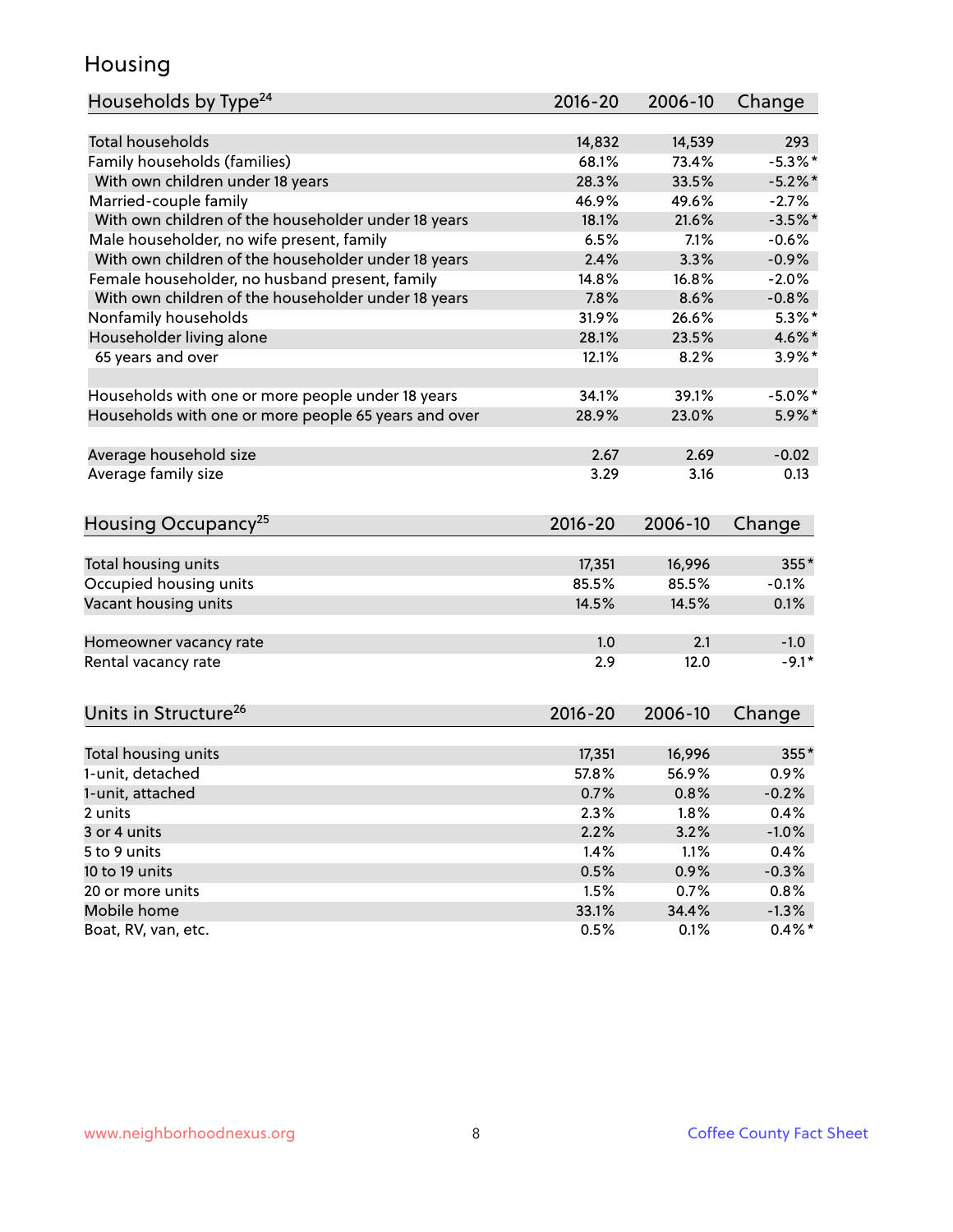### Housing, Continued...

| Year Structure Built <sup>27</sup>             | 2016-20        | 2006-10         | Change               |
|------------------------------------------------|----------------|-----------------|----------------------|
| Total housing units                            | 17,351         | 16,996          | 355*                 |
| Built 2014 or later                            | 2.8%           | (X)             | (X)                  |
| Built 2010 to 2013                             | 2.3%           | (X)             | (X)                  |
| Built 2000 to 2009                             | 12.8%          | 12.6%           | 0.2%                 |
| Built 1990 to 1999                             | 27.4%          | 24.4%           | 3.0%                 |
| Built 1980 to 1989                             | 20.4%          | 21.0%           | $-0.6%$              |
| Built 1970 to 1979                             | 14.8%          | 16.8%           | $-2.0%$              |
| Built 1960 to 1969                             | 7.0%           | 9.2%            | $-2.3%$              |
| Built 1950 to 1959                             | 4.2%           | 5.7%            | $-1.5%$              |
| Built 1940 to 1949                             | 2.9%           | 3.1%            | $-0.2%$              |
| Built 1939 or earlier                          | 5.4%           | 7.1%            | $-1.8%$              |
| Housing Tenure <sup>28</sup>                   | $2016 - 20$    | 2006-10         | Change               |
|                                                |                |                 |                      |
| Occupied housing units                         | 14,832         | 14,539          | 293                  |
| Owner-occupied                                 | 65.0%          | 70.1%           | $-5.1\%$ *           |
| Renter-occupied                                | 35.0%          | 29.9%           | $5.1\%$ *            |
| Average household size of owner-occupied unit  | 2.55           | 2.66            | $-0.11*$             |
| Average household size of renter-occupied unit | 2.91           | 2.76            | $0.15*$              |
| Residence 1 Year Ago <sup>29</sup>             | 2016-20        | 2006-10         | Change               |
| Population 1 year and over                     | 42,745         | 41,208          | $1,537*$             |
| Same house                                     | 90.1%          | 87.8%           | 2.2%                 |
| Different house in the U.S.                    | 9.8%           | 11.9%           | $-2.1%$              |
| Same county                                    | 5.3%           | 7.2%            | $-1.9%$              |
| Different county                               | 4.5%           | 4.7%            | $-0.2%$              |
| Same state                                     | 2.9%           | 3.7%            | $-0.9%$              |
| Different state                                | 1.6%           | 1.0%            | 0.6%                 |
| Abroad                                         | 0.2%           | 0.3%            | $-0.1%$              |
| Value of Housing Unit <sup>30</sup>            | $2016 - 20$    | 2006-10         | Change               |
| Owner-occupied units                           | 9,644          | 10,191          | $-547$               |
| Less than \$50,000                             | 24.7%          | 35.5%           | $-10.8\%$ *          |
| \$50,000 to \$99,999                           | 22.7%          | 27.2%           | $-4.5%$              |
| \$100,000 to \$149,999                         | 21.0%          | 14.8%           | $6.2%$ *             |
| \$150,000 to \$199,999                         | 12.4%          | 11.6%           | 0.8%                 |
| \$200,000 to \$299,999                         | 11.9%          | 6.5%            | $5.4\%$ *            |
| \$300,000 to \$499,999                         | 5.3%           | 2.8%            | $2.5\%$ *            |
| \$500,000 to \$999,999                         | 1.6%           | 1.1%            | 0.5%                 |
| \$1,000,000 or more                            | 0.3%           | 0.4%            | $-0.1%$              |
| Median (dollars)                               | 106,400        | 77,700          | 28,700*              |
| Mortgage Status <sup>31</sup>                  | 2016-20        | 2006-10         | Change               |
|                                                |                |                 |                      |
| Owner-occupied units                           | 9,644<br>43.6% | 10,191<br>48.9% | $-547$<br>$-5.3\%$ * |
| Housing units with a mortgage                  |                |                 | $5.3\%$ *            |
| Housing units without a mortgage               | 56.4%          | 51.1%           |                      |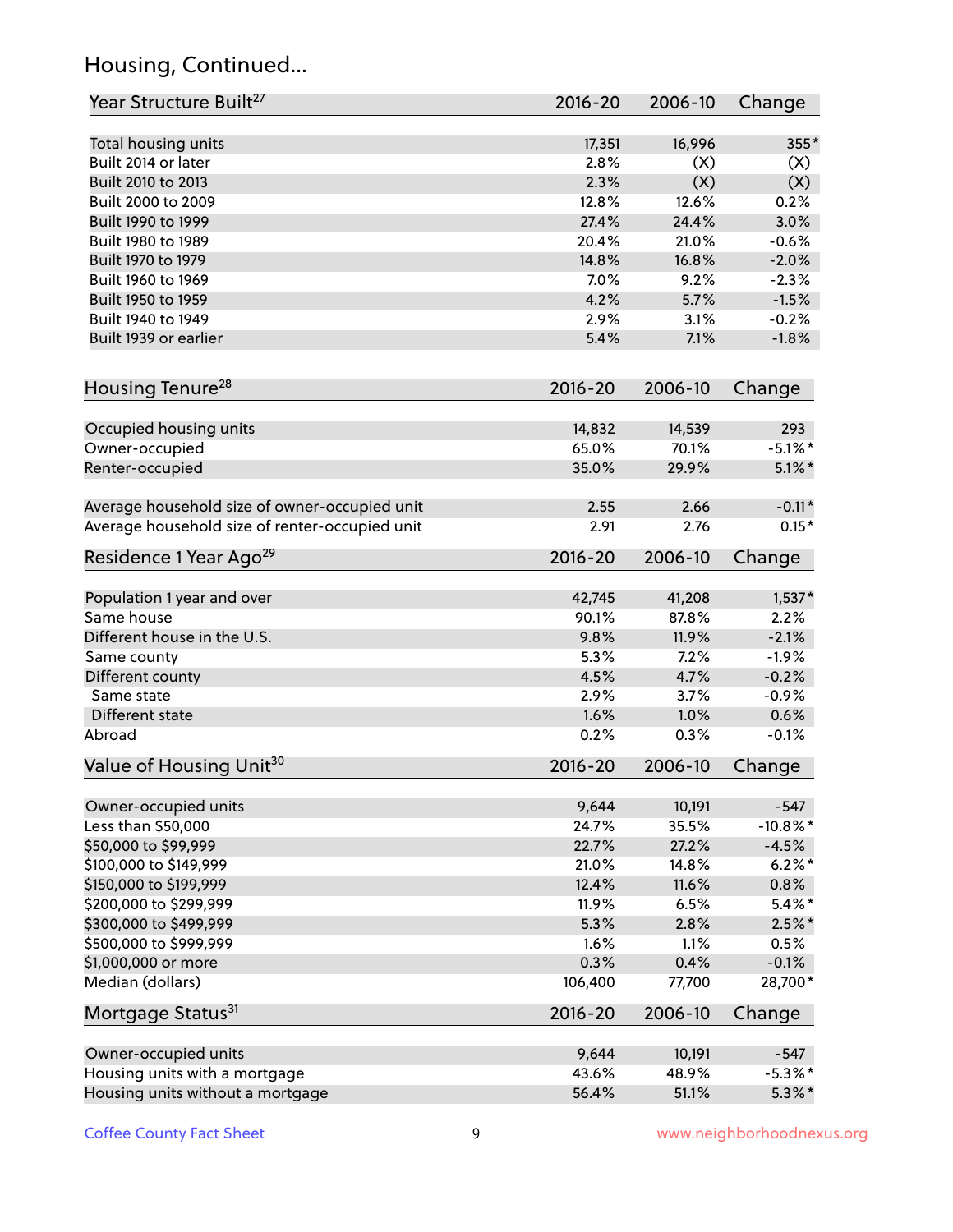### Housing, Continued...

| Selected Monthly Owner Costs <sup>32</sup>                                            | 2016-20 | 2006-10 | Change         |
|---------------------------------------------------------------------------------------|---------|---------|----------------|
| Housing units with a mortgage                                                         | 4,201   | 4,983   | $-782*$        |
| Less than \$300                                                                       | 0.1%    | 0.7%    | $-0.7%$        |
| \$300 to \$499                                                                        | 2.3%    | 9.3%    | $-7.0\%$ *     |
| \$500 to \$999                                                                        | 39.6%   | 55.9%   | $-16.3\%$ *    |
| \$1,000 to \$1,499                                                                    | 34.7%   | 21.1%   | 13.7%*         |
| \$1,500 to \$1,999                                                                    | 10.6%   | 5.7%    | 4.9%*          |
| \$2,000 to \$2,999                                                                    | 10.3%   | 6.0%    | 4.3%*          |
| \$3,000 or more                                                                       | 2.4%    | 1.3%    | 1.1%           |
| Median (dollars)                                                                      | 1,087   | 846     | $241*$         |
| Housing units without a mortgage                                                      | 5,443   | 5,208   | 235            |
| Less than \$150                                                                       | 6.1%    | 7.5%    | $-1.4%$        |
| \$150 to \$249                                                                        | 24.1%   | 29.2%   | $-5.1%$        |
| \$250 to \$349                                                                        | 27.8%   | 29.7%   | $-1.9%$        |
| \$350 to \$499                                                                        | 25.4%   | 20.5%   | 4.9%           |
| \$500 to \$699                                                                        | 13.8%   | 9.5%    | $4.3\%$ *      |
| \$700 or more                                                                         | 2.7%    | 3.5%    | $-0.8%$        |
| Median (dollars)                                                                      | 303     | 294     | 9              |
| Household Income <sup>33</sup>                                                        |         |         |                |
| Housing units with a mortgage (excluding units where<br>SMOCAPI cannot be computed)   | 4,127   | 4,913   | $-786*$        |
| Less than 20.0 percent                                                                | 45.7%   | 43.1%   | 2.7%           |
| 20.0 to 24.9 percent                                                                  | 11.9%   | 12.3%   | $-0.4%$        |
| 25.0 to 29.9 percent                                                                  | 10.2%   | 14.8%   | $-4.6%$        |
| 30.0 to 34.9 percent                                                                  | 10.6%   | 8.3%    | 2.4%           |
| 35.0 percent or more                                                                  | 21.5%   | 21.5%   | $-0.0%$        |
| Not computed                                                                          | 74      | 70      | 4              |
| Housing unit without a mortgage (excluding units where<br>SMOCAPI cannot be computed) | 5,310   | 5,079   | 231            |
| Less than 10.0 percent                                                                | 51.6%   | 45.7%   | 5.9%*          |
| 10.0 to 14.9 percent                                                                  | 16.8%   | 22.0%   | $-5.2%$        |
| 15.0 to 19.9 percent                                                                  | 9.0%    | 9.3%    | $-0.3%$        |
| 20.0 to 24.9 percent                                                                  | 4.6%    | 5.6%    | $-1.0%$        |
| 25.0 to 29.9 percent                                                                  | 4.9%    | 3.9%    | 1.1%           |
| 30.0 to 34.9 percent                                                                  | 2.2%    | 2.5%    | $-0.3%$        |
| 35.0 percent or more                                                                  | 10.9%   | 11.1%   | $-0.2%$        |
| Not computed                                                                          | 133     | 129     | $\overline{4}$ |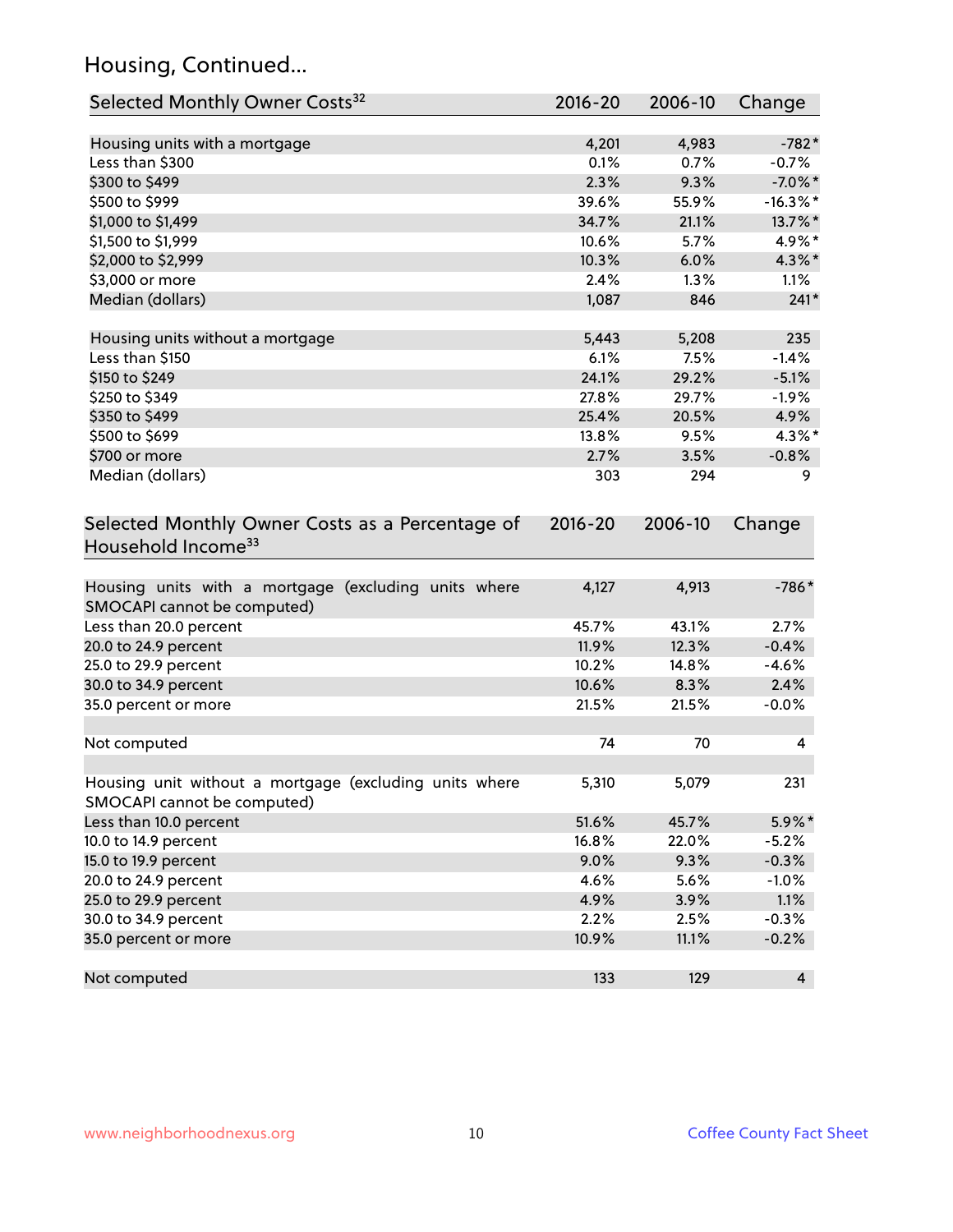### Housing, Continued...

| Gross Rent <sup>34</sup>                                                       | 2016-20     | 2006-10 | Change     |
|--------------------------------------------------------------------------------|-------------|---------|------------|
|                                                                                |             |         |            |
| Occupied units paying rent                                                     | 4,476       | 3,806   | 670*       |
| Less than \$200                                                                | 3.0%        | 2.3%    | 0.7%       |
| \$200 to \$499                                                                 | 26.3%       | 35.3%   | $-8.9\%$ * |
| \$500 to \$749                                                                 | 44.0%       | 45.6%   | $-1.6%$    |
| \$750 to \$999                                                                 | 17.7%       | 11.9%   | $5.8\%$ *  |
| \$1,000 to \$1,499                                                             | 6.9%        | 5.0%    | 1.9%       |
| \$1,500 to \$1,999                                                             | 1.5%        | 0.0%    | 1.5%       |
| \$2,000 or more                                                                | 0.6%        | 0.0%    | 0.6%       |
| Median (dollars)                                                               | 624         | 546     | $78*$      |
| No rent paid                                                                   | 712         | 542     | 170        |
| Gross Rent as a Percentage of Household Income <sup>35</sup>                   | $2016 - 20$ | 2006-10 | Change     |
|                                                                                |             |         |            |
| Occupied units paying rent (excluding units where GRAPI<br>cannot be computed) | 4,246       | 3,668   | 578        |
| Less than 15.0 percent                                                         | 20.1%       | 21.9%   | $-1.8%$    |
| 15.0 to 19.9 percent                                                           | 16.5%       | 15.2%   | 1.2%       |
| 20.0 to 24.9 percent                                                           | 15.4%       | 11.8%   | 3.5%       |
| 25.0 to 29.9 percent                                                           | 7.5%        | 7.0%    | 0.5%       |
| 30.0 to 34.9 percent                                                           | 6.8%        | 9.2%    | $-2.5%$    |
| 35.0 percent or more                                                           | 33.8%       | 34.8%   | $-1.0%$    |
|                                                                                |             |         |            |
| Not computed                                                                   | 942         | 680     | $262*$     |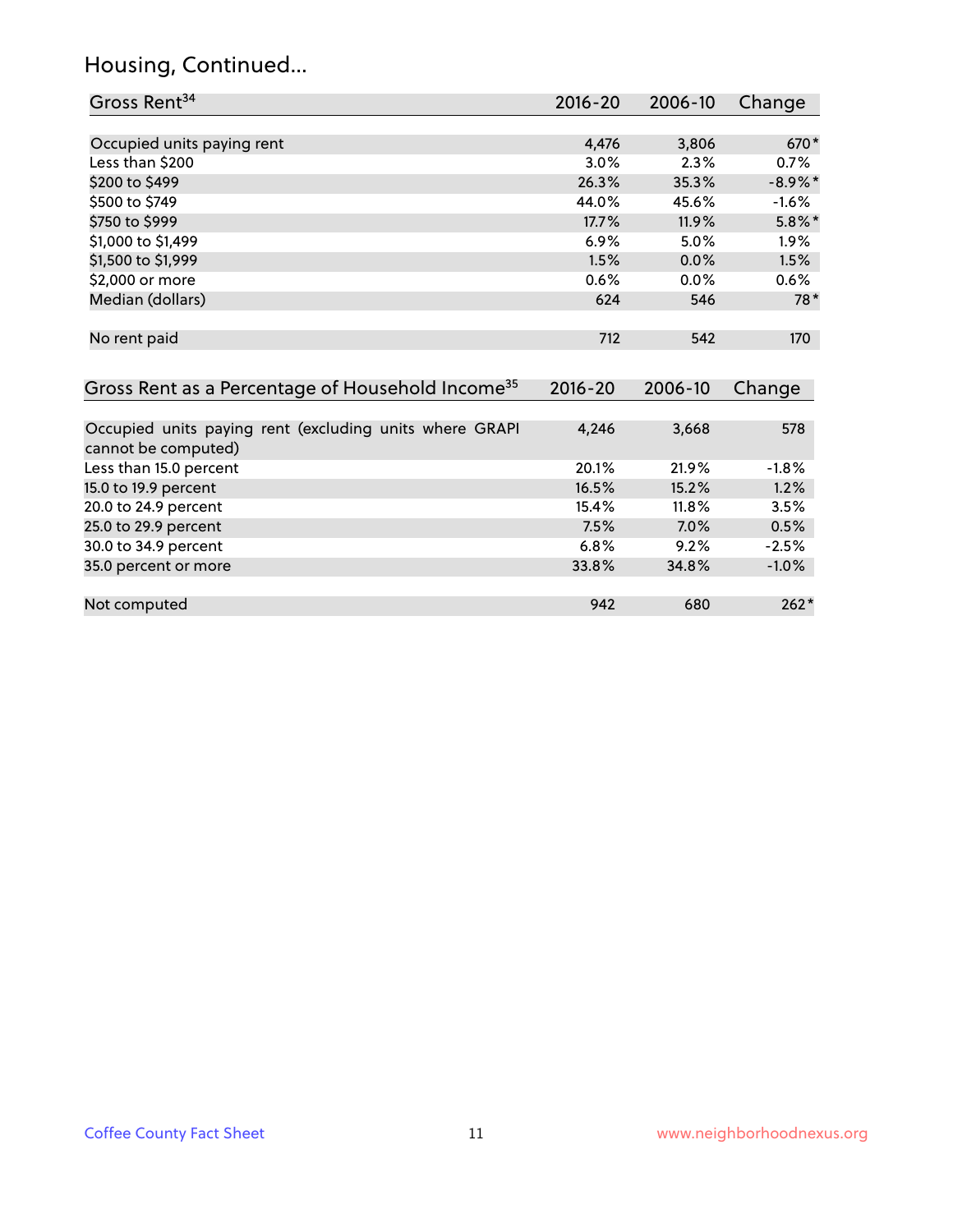### Community Involvement

| Voter Registration and Turnout <sup>36</sup> | 2020   |
|----------------------------------------------|--------|
|                                              |        |
| Active registered voters                     | 24,908 |
| Number voted in Presidential election        | 15.161 |
| Percent voted in Presidential election       | 60.9%  |

#### Transportation

| Commuting to Work <sup>37</sup>           | 2016-20     | 2006-10  | Change     |
|-------------------------------------------|-------------|----------|------------|
|                                           |             |          |            |
| Workers 16 years and over                 | 17,533      | 16,082   | $1,451*$   |
| Car, truck, or van - drove alone          | 84.6%       | 81.1%    | 3.5%       |
| Car, truck, or van - carpooled            | 7.8%        | $11.0\%$ | $-3.2\%$ * |
| Public transportation (excluding taxicab) | 0.3%        | $0.3\%$  | $0.0\%$    |
| Walked                                    | 0.5%        | 0.9%     | $-0.4%$    |
| Other means                               | $5.0\%$     | 4.7%     | 0.3%       |
| Worked at home                            | 1.8%        | 2.0%     | $-0.2%$    |
|                                           |             |          |            |
| Mean travel time to work (minutes)        | 20.0        | 19.6     | 0.3        |
|                                           |             |          |            |
| Vehicles Available <sup>38</sup>          | $2016 - 20$ | 2006-10  | Change     |
|                                           |             |          |            |
| Occupied housing units                    | 14,832      | 14,539   | 293        |
| No vehicles available                     | 7.3%        | 6.5%     | 0.8%       |
| 1 vehicle available                       | 31.5%       | 34.8%    | $-3.3%$    |
| 2 vehicles available                      | 37.4%       | 37.4%    | $0.0\%$    |
| 3 or more vehicles available              | 23.7%       | 21.2%    | 2.5%       |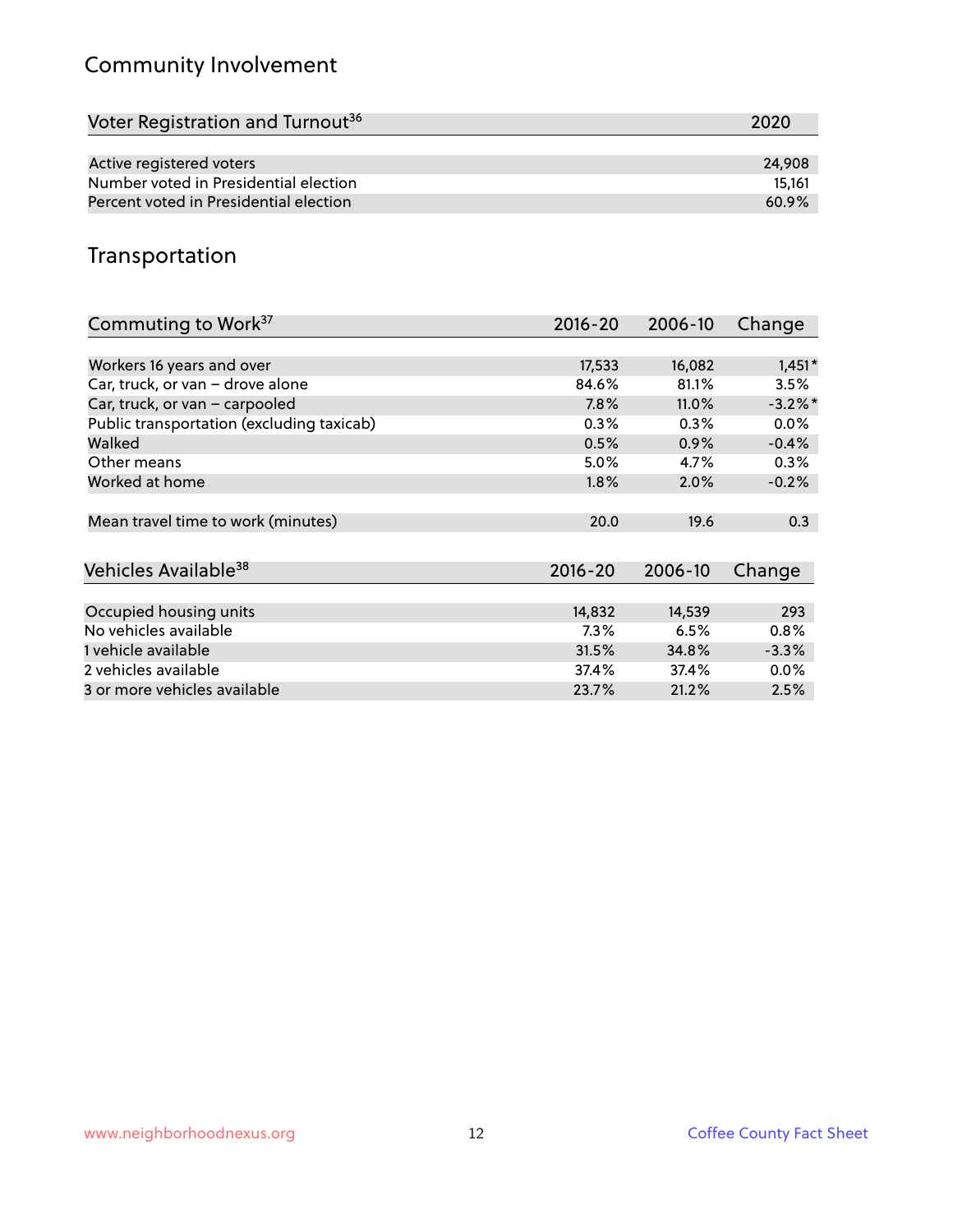#### Health

| Health Insurance coverage <sup>39</sup> | 2016-20 |
|-----------------------------------------|---------|
|-----------------------------------------|---------|

| Civilian Noninstitutionalized Population                | 40,065 |
|---------------------------------------------------------|--------|
| With health insurance coverage                          | 84.4%  |
| With private health insurance coverage                  | 55.8%  |
| With public health coverage                             | 39.7%  |
| No health insurance coverage                            | 15.6%  |
| Civilian Noninstitutionalized Population Under 19 years | 11,300 |
| No health insurance coverage                            | 9.4%   |
| Civilian Noninstitutionalized Population 19 to 64 years | 22,894 |
| In labor force:                                         | 16,510 |
| Employed:                                               | 15,852 |
| With health insurance coverage                          | 79.0%  |
| With private health insurance coverage                  | 31.0%  |
| With public coverage                                    | 5.9%   |
| No health insurance coverage                            | 21.0%  |
| Unemployed:                                             | 658    |
| With health insurance coverage                          | 62.9%  |
| With private health insurance coverage                  | 31.0%  |
| With public coverage                                    | 31.9%  |
| No health insurance coverage                            | 37.1%  |
| Not in labor force:                                     | 6,384  |
| With health insurance coverage                          | 74.9%  |
| With private health insurance coverage                  | 41.3%  |
| With public coverage                                    | 45.8%  |
| No health insurance coverage                            | 25.1%  |

## **Health Factors Most Recent** And The Control of the Control of The Control of The Control of The Control of The Control of The Control of The Control of The Control of The Control of The Control of The Control of The Contr

| Premature Death (YPLL before age 75 per 100,000 population, age-adjusted) <sup>40</sup> | 10,956.8 |
|-----------------------------------------------------------------------------------------|----------|
| Average number of Physically Unhealthy Days <sup>41</sup>                               | 5.3      |
| Average number of Mentally Unhealthy Days <sup>42</sup>                                 | 5.7      |
| Low Birthweight Births <sup>43</sup>                                                    | 10.8%    |
| Diabetes Prevalence <sup>44</sup>                                                       | 14.2%    |
| HIV Prevalence (per 100,000 population) <sup>45</sup>                                   | 286.4    |
| Rate, Deduplicated ER Visits for Asthma, Ages 0-17 <sup>46</sup>                        | 453.1    |